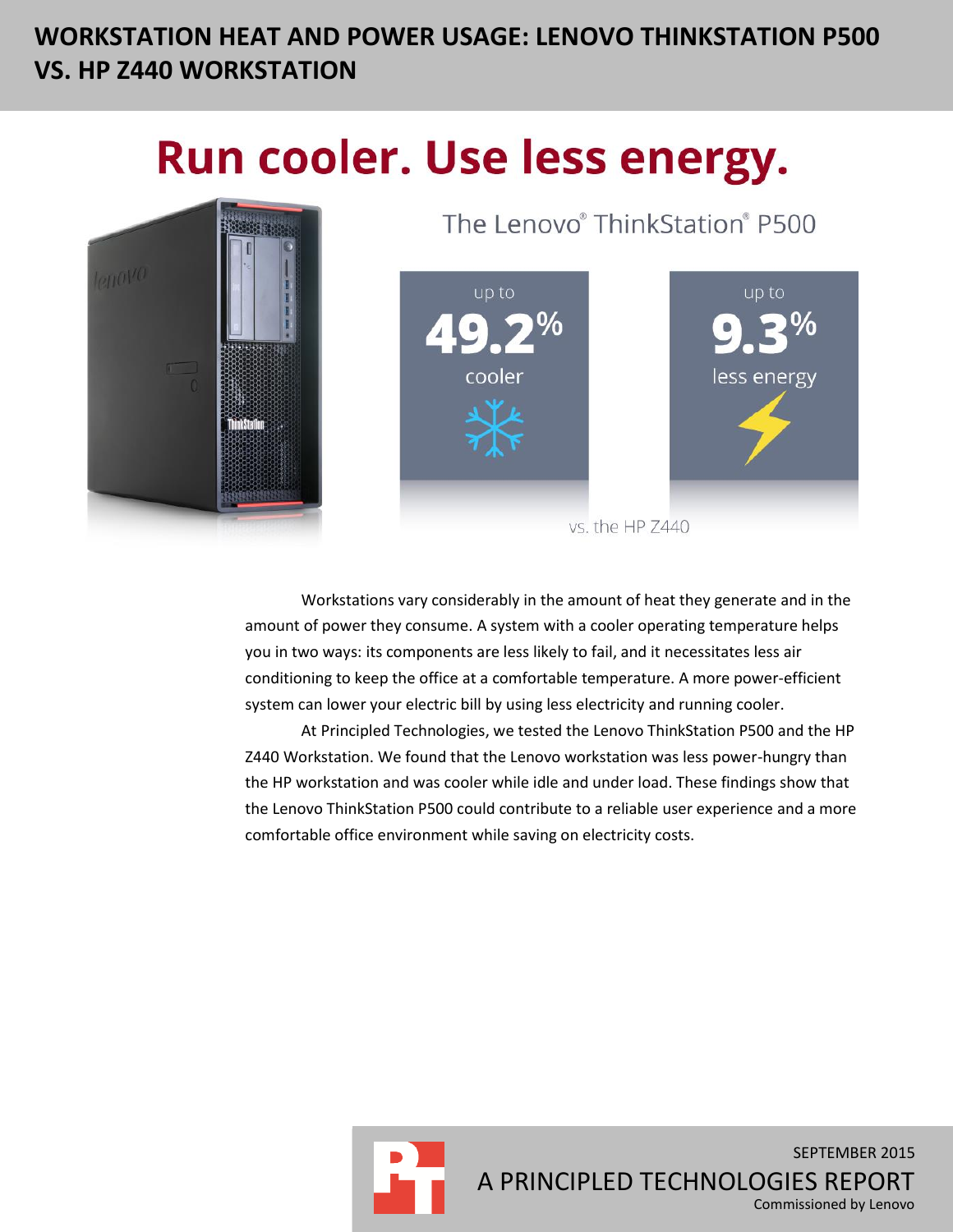# **WHICH WORKSTATION DELIVERS RELIABILITY, POWER-EFFICIENCY, AND A PLEASANT WORK ENVIRONMENT?**

A workstation that generates more heat and uses more power than necessary can be more prone to system failure, can be distracting and uncomfortable for workers, and can boost electricity bills—both because of the power the system itself draws and the power that additional air conditioning uses. To determine how two workstations compared on these fronts, we measured the heat and power consumption of the Lenovo ThinkStation P500 and the HP Z440 Workstation.

We performed the tests while the two systems were idle and again while they were running a heavy workload that consisted of two benchmarks stressing each system's hard disk, processor, and memory.

|                                               | <b>Lenovo ThinkStation</b><br><b>P500</b> | <b>HP Z440</b> | <b>Lenovo ThinkStation</b><br>P500 was |  |  |
|-----------------------------------------------|-------------------------------------------|----------------|----------------------------------------|--|--|
| Heat (degrees Celsius above room temperature) |                                           |                |                                        |  |  |
| <b>Idle</b>                                   |                                           |                |                                        |  |  |
| Average rear system<br>exhaust fan            | 2.7                                       | 4.6            | 41.4% cooler                           |  |  |
| Average of six surface<br>locations           | 1.5                                       | 2.4            | 37.5% cooler                           |  |  |
| <b>Under load</b>                             |                                           |                |                                        |  |  |
| Average rear system<br>exhaust fan            | 9.8                                       | 12.2           | 19.6% cooler                           |  |  |
| Average of six surface<br>locations           | 3.1                                       | 6.1            | 49.2% cooler                           |  |  |
| Power usage (watts)                           |                                           |                |                                        |  |  |
| Average while idle                            | 45.8                                      | 49.6           | Used 7.7% less power                   |  |  |
| Average under load                            | 146.8                                     | 161.8          | Used 9.3% less power                   |  |  |

Figure 1 presents highlights of our test results.

**Figure 1: Test results summary. Lower numbers are better.**

For detailed specifications of our test systems, see [Appendix A.](#page-4-0) For details of our testing, see [Appendix B.](#page-7-0)

### **COOL UNDER PRESSURE**

The operating temperatures of computers vary considerably. While one advantage of a cooler workstation is obvious—no one wants a hot office—workstations running at cooler temperatures also bring other benefits.

Excess heat can cause hard drives, CPUs, memory, and other components to fail. For example, overheating can expand hard drive platters, causing hard drive failure. At the very least, excess heat can reduce the drive's effective operating life. According to a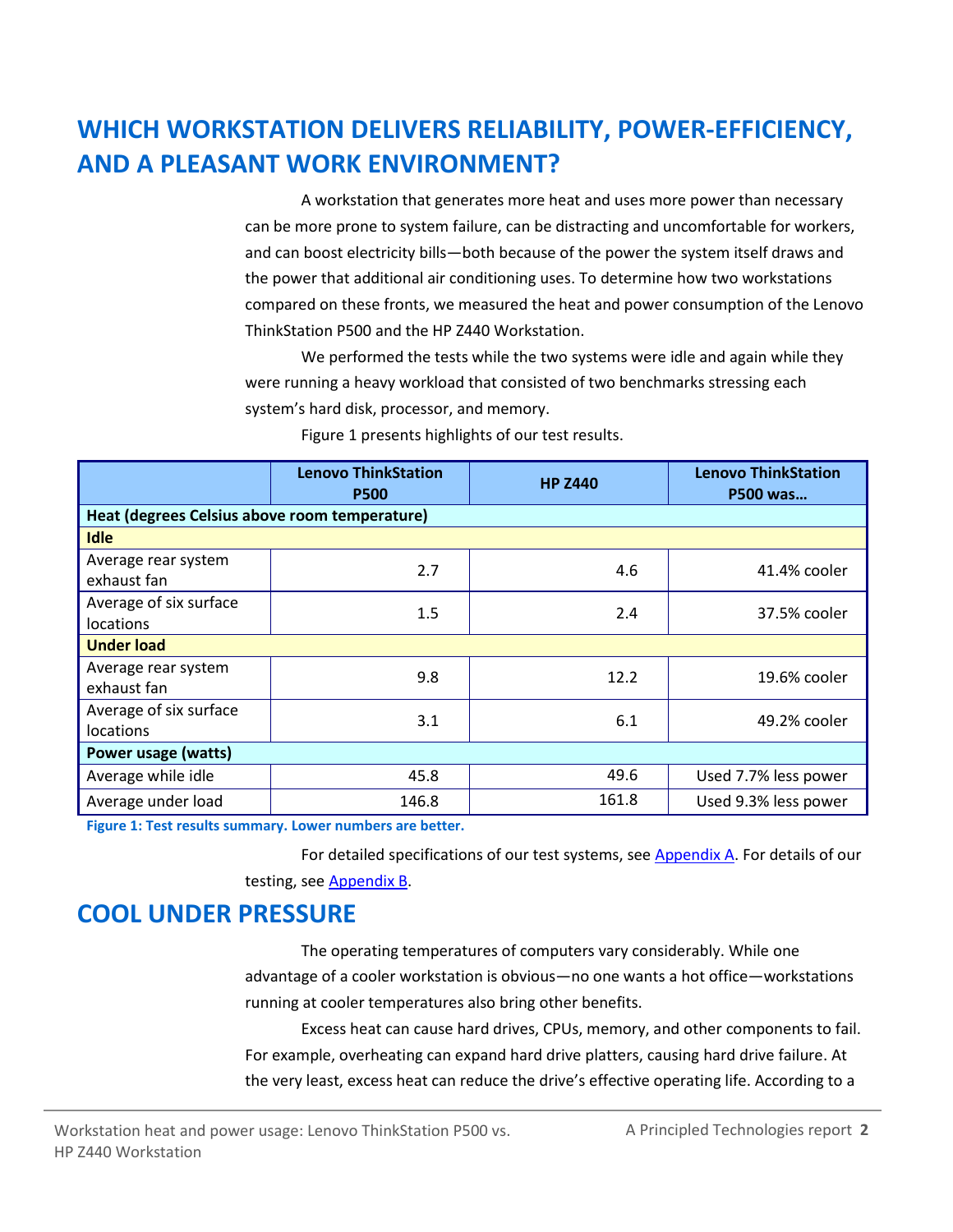recent Fujitsu white paper, hard disk manufacturers now suggest cooler operating temperatures for drive enclosures.<sup>1</sup> Because many users fail to back up their data on a regular basis, adequate ventilation and cooling in a workstation can help significantly to avoid problems such as catastrophic data loss due to hard drive failure.

Many workers are not fortunate enough to have control over the climate in their offices. Not only do workstations with higher operating temperatures place extra wear on hardware, but they can make an already warm office even more uncomfortable.

With system reliability and user comfort in mind, we measured the temperature of several external spots on the two workstations while they were idle and while they were running a heavy workload. Given that most workstations run 24 hours a day, we believe the most appropriate measure of thermal performance is the temperature of the air exiting the rear exhaust when the workstation is idle.

For each of the locations, we measured the temperature three times and noted the number of degrees Celsius each measurement deviated from the ambient room temperature. Because the ambient temperature varied throughout our testing, the temperature difference between the ambient temperature and the surface temperature we recorded for each system makes the fairest comparison. As Figure 2 shows, the Lenovo ThinkStation P500 ran cooler idle and while under load.



**Figure 2: When idle and under load, the Lenovo ThinkStation P500 ran cooler than the HP workstation.**

 $\overline{a}$ 

<sup>1</sup> [www.fujitsu.com/downloads/COMP/fcpa/hdd/sata-mobile-ext-duty\\_wp.pdf](http://www.fujitsu.com/downloads/COMP/fcpa/hdd/sata-mobile-ext-duty_wp.pdf)

Workstation heat and power usage: Lenovo ThinkStation P500 vs. A Principled Technologies report 3 HP Z440 Workstation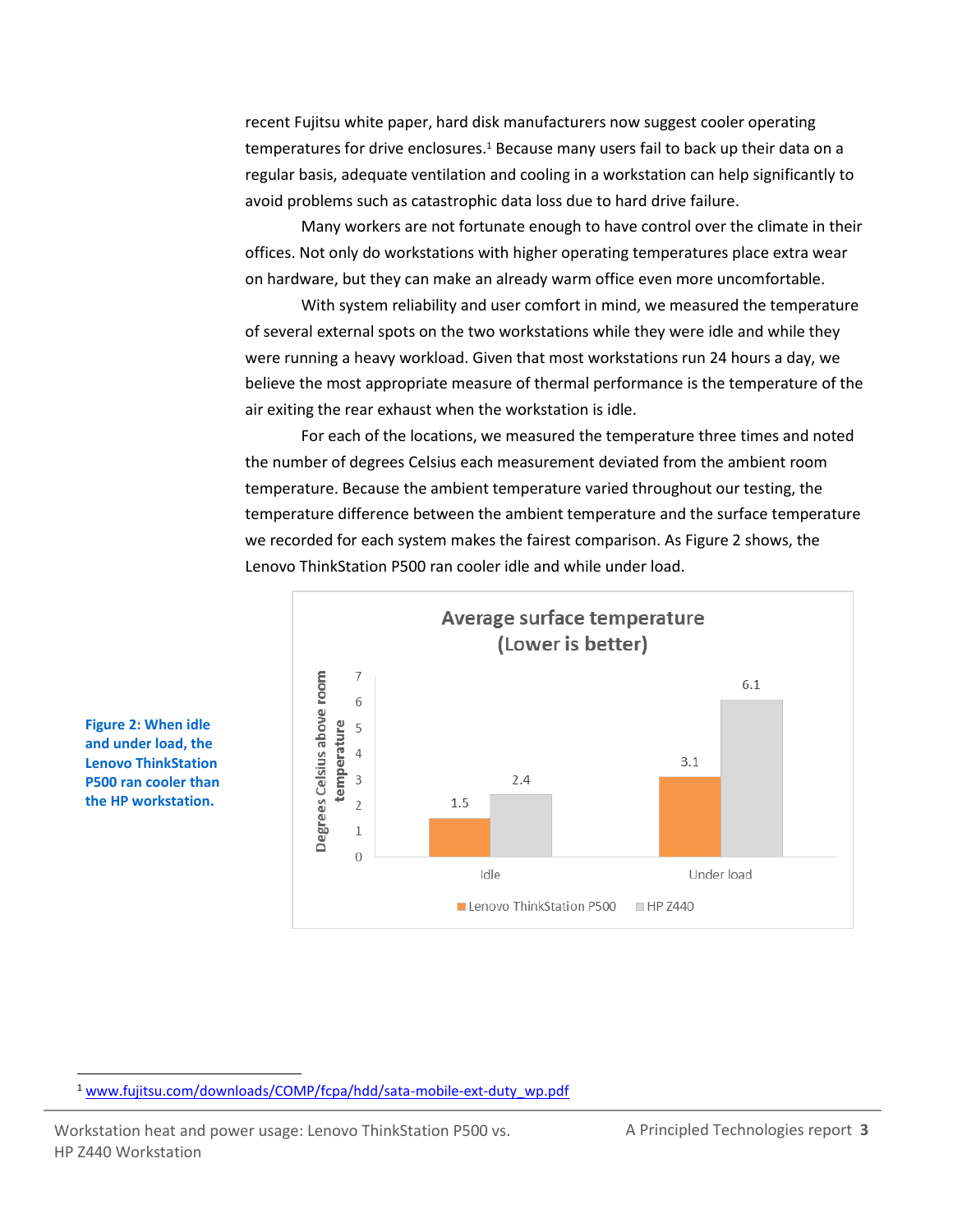### **LESS POWER USED IS BETTER**

A workstation that uses less power can save you money when the electric bill comes. As Figure 3 shows, when the two systems were under load, the Lenovo ThinkStation P500 used 9.3 percent less power than the HP workstation. We used an Extech® Power Analyzer to measure power consumption.



**Figure 3: When under load, the Lenovo ThinkStation P500 used up to 9.3 percent less power than the HP workstation.**

# **IN CONCLUSION**

A workstation that runs coolly and uses less power is a great asset to workers and the companies they work for. In our tests, both when idle and when under load, the Lenovo ThinkStation P500 generally ran at lower surface temperatures and used less power than the HP Z440 Workstation. These findings show that the Lenovo ThinkStation P500 could meet the needs of those who want to provide a reliable, comfortable work environment while using less power.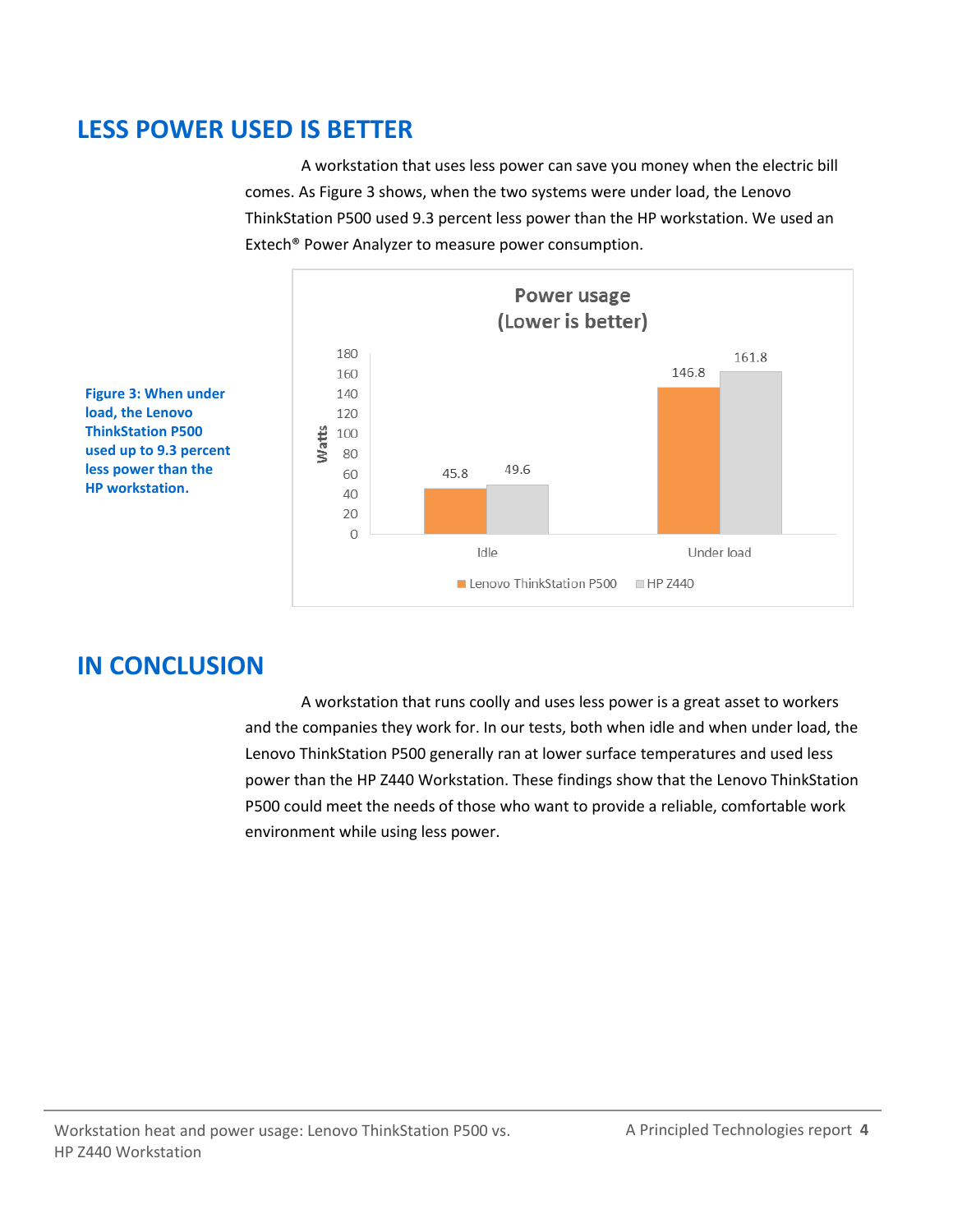# <span id="page-4-0"></span>**APPENDIX A: DETAILED SYSTEM CONFIGURATION**

Figure 4 presents detailed configuration information for the two systems we tested.

| <b>System</b>                                  | <b>Lenovo ThinkStation P500</b>                | <b>HP Z440 Workstation</b>                    |  |  |  |
|------------------------------------------------|------------------------------------------------|-----------------------------------------------|--|--|--|
| <b>General</b>                                 |                                                |                                               |  |  |  |
| Number of processor packages                   | $\mathbf{1}$                                   | $\mathbf{1}$                                  |  |  |  |
| Number of cores per processor                  | $\overline{4}$                                 | $\overline{4}$                                |  |  |  |
| Number of hardware threads per<br>core         | $\overline{2}$                                 | 2                                             |  |  |  |
| Total number of processor<br>threads in system | 8                                              | 8                                             |  |  |  |
| System power management<br>policy              | <b>ThinkCentre Default</b>                     | <b>Balanced</b>                               |  |  |  |
| Processor power-saving option                  | Enhanced Intel® SpeedStep®<br>Technology       | <b>Enhanced Intel SpeedStep</b><br>Technology |  |  |  |
| <b>CPU</b>                                     |                                                |                                               |  |  |  |
| Vendor                                         | Intel                                          | Intel                                         |  |  |  |
| Name                                           | Xeon®                                          | Xeon                                          |  |  |  |
| Model number                                   | E5-1620 v3                                     | E5-1620 v3                                    |  |  |  |
| Stepping                                       | M <sub>0</sub>                                 | M <sub>0</sub>                                |  |  |  |
| Socket type                                    | Socket 2011 LGA                                | Socket 2011 LGA                               |  |  |  |
| Core frequency (GHz)                           | 3.5 GHz - 3.6 GHz (Turbo)                      | 3.5 GHz - 3.6 GHz (Turbo)                     |  |  |  |
| L1 cache                                       | 4 x 32 KB + 4 x 32 KB                          | 4 x 32 KB + 4 x 32 KB                         |  |  |  |
| L <sub>2</sub> cache                           | 4 x 256 KB                                     | 4 x 256 KB                                    |  |  |  |
| L3 cache                                       | 10 MB                                          | <b>10 MB</b>                                  |  |  |  |
| <b>Platform</b>                                |                                                |                                               |  |  |  |
| Vendor                                         | Lenovo                                         | Hewlett-Packard                               |  |  |  |
| Motherboard model number                       | N/A                                            | 212B                                          |  |  |  |
| Motherboard chipset                            | Intel C600                                     | Intel C600                                    |  |  |  |
| <b>BIOS</b> name and version                   | Lenovo A4KT73AUS (06/04/2015)                  | Hewlett-Packard M60 v01.58<br>(06/09/2015)    |  |  |  |
| <b>Memory module(s)</b>                        |                                                |                                               |  |  |  |
| Vendor and model number                        | <b>Hyundai Electronics</b><br>HMA41GR7MFR4N-TF | Samsung M393A1G40DB0-CPB                      |  |  |  |
| <b>Type</b>                                    | DDR4-2133                                      | DDR4-2133                                     |  |  |  |
| Speed (MHz)                                    | 2,133                                          | 2,133                                         |  |  |  |
| Speed running in the system<br>(MHz)           | 2,133                                          | 2,133                                         |  |  |  |
| Timing/Latency (CL-tRCD-tRP-<br>tRAS-tRFC)     | 15-15-15-36-278                                | 15-15-15-36-278                               |  |  |  |
| Size (MB)                                      | 8,192                                          | 8,192                                         |  |  |  |
| Number of memory module(s)                     | $\overline{a}$                                 | 4                                             |  |  |  |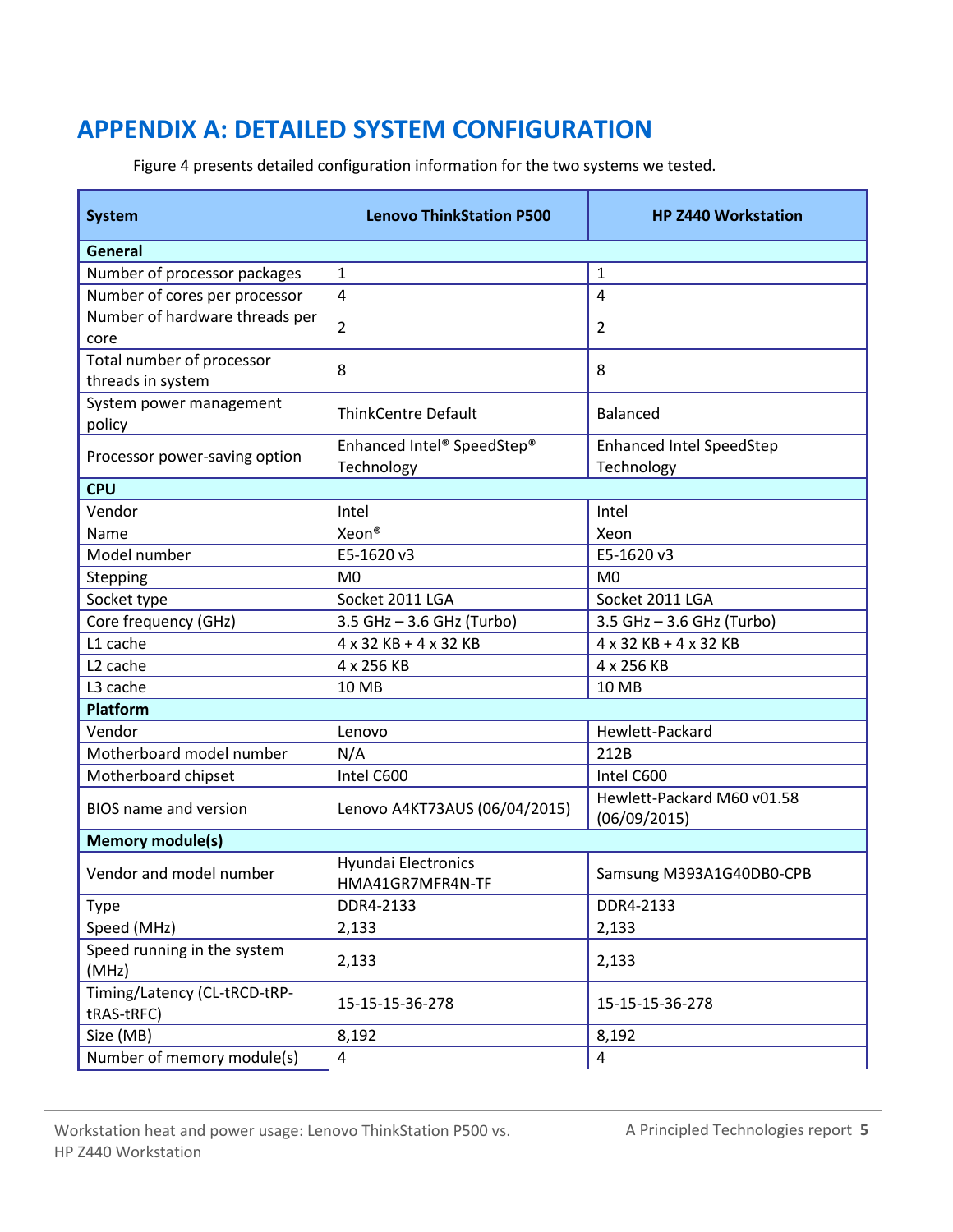| <b>System</b>                           | <b>Lenovo ThinkStation P500</b>                                 | <b>HP Z440 Workstation</b>                                      |  |  |  |
|-----------------------------------------|-----------------------------------------------------------------|-----------------------------------------------------------------|--|--|--|
| Total amount of system RAM<br>(GB)      | 32                                                              | 32                                                              |  |  |  |
| Channel (Single/Dual/Quad)              | Quad                                                            | Quad                                                            |  |  |  |
| <b>Hard disk</b>                        |                                                                 |                                                                 |  |  |  |
| Vendor and model number                 | Western Digital WD5000AAKX-0                                    | Western Digital WD5000AAKX-0                                    |  |  |  |
| Number of disks in system               | $\overline{2}$                                                  | 2                                                               |  |  |  |
| Size (GB)                               | 500                                                             | 500                                                             |  |  |  |
| Buffer size (MB)                        | 16                                                              | 16                                                              |  |  |  |
| <b>RPM</b>                              | 7,200                                                           | 7,200                                                           |  |  |  |
| Type                                    | SATA 6.0 Gb/s                                                   | SATA 6.0 Gb/s                                                   |  |  |  |
| Controller                              | Intel C600+/C220+ series chipset<br><b>SATA RAID Controller</b> | Intel C600+/C220+ series chipset<br><b>SATA RAID Controller</b> |  |  |  |
| Driver                                  | Intel 4.2.0.1136 (02/12/2015)                                   | Intel 4.2.0.1136 (02/12/2015)                                   |  |  |  |
| <b>Operating system</b>                 |                                                                 |                                                                 |  |  |  |
| Name                                    | Windows® 7 Professional                                         | <b>Windows 7 Professional</b>                                   |  |  |  |
| <b>Build number</b>                     | 7601                                                            | 7601                                                            |  |  |  |
| Service Pack                            | $\mathbf{1}$                                                    | $\mathbf{1}$                                                    |  |  |  |
| File system                             | <b>NTFS</b>                                                     | <b>NTFS</b>                                                     |  |  |  |
| Kernel                                  | ACPI x64-based PC                                               | ACPI x64-based PC                                               |  |  |  |
| Language                                | English                                                         | English                                                         |  |  |  |
| Microsoft DirectX version               | 11                                                              | 11                                                              |  |  |  |
| <b>Graphics</b>                         |                                                                 |                                                                 |  |  |  |
| Vendor and model number                 | NVIDIA Quadro K420                                              | NVIDIA Quadro K420                                              |  |  |  |
| Type                                    | <b>Discrete</b>                                                 | <b>Discrete</b>                                                 |  |  |  |
| Chipset                                 | Quadro K420                                                     | Quadro K420                                                     |  |  |  |
| <b>BIOS</b> version                     | 80.7.e3.0.1                                                     | 80.7.e3.0.2                                                     |  |  |  |
| Total available graphics memory<br>(MB) | 4,815                                                           | 17,105                                                          |  |  |  |
| Dedicated video memory (MB)             | 1,024                                                           | 1,024                                                           |  |  |  |
| System video memory (MB)                | $\pmb{0}$                                                       | 0                                                               |  |  |  |
| Shared system memory (MB)               | 3,791                                                           | 16,081                                                          |  |  |  |
| Resolution                              | 1,280 x 1,024                                                   | 1,280 x 1,024                                                   |  |  |  |
| Driver                                  | NVIDIA 9.18.13.4803 (04/13/2015)                                | NVIDIA 9.18.13.4752 (02/05/2015)                                |  |  |  |
| Sound card/subsystem                    |                                                                 |                                                                 |  |  |  |
| Vendor and model number                 | Realtek High Definition Audio                                   | Realtek High Definition Audio                                   |  |  |  |
| Driver                                  | Realtek 6.0.1.7240 (05/06/2014)                                 | Realtek 6.0.1.7427 (01/13/2015)                                 |  |  |  |
| <b>Ethernet</b>                         |                                                                 |                                                                 |  |  |  |
| Vendor and model number                 | Intel Ethernet Connection (2) I218-<br>LM                       | Intel Ethernet Connection (2) I218-<br>LM                       |  |  |  |
| Driver                                  | Intel 12.12.80.19 (09/29/2014)                                  | Intel 12.12.50.4 (06/12/2014)                                   |  |  |  |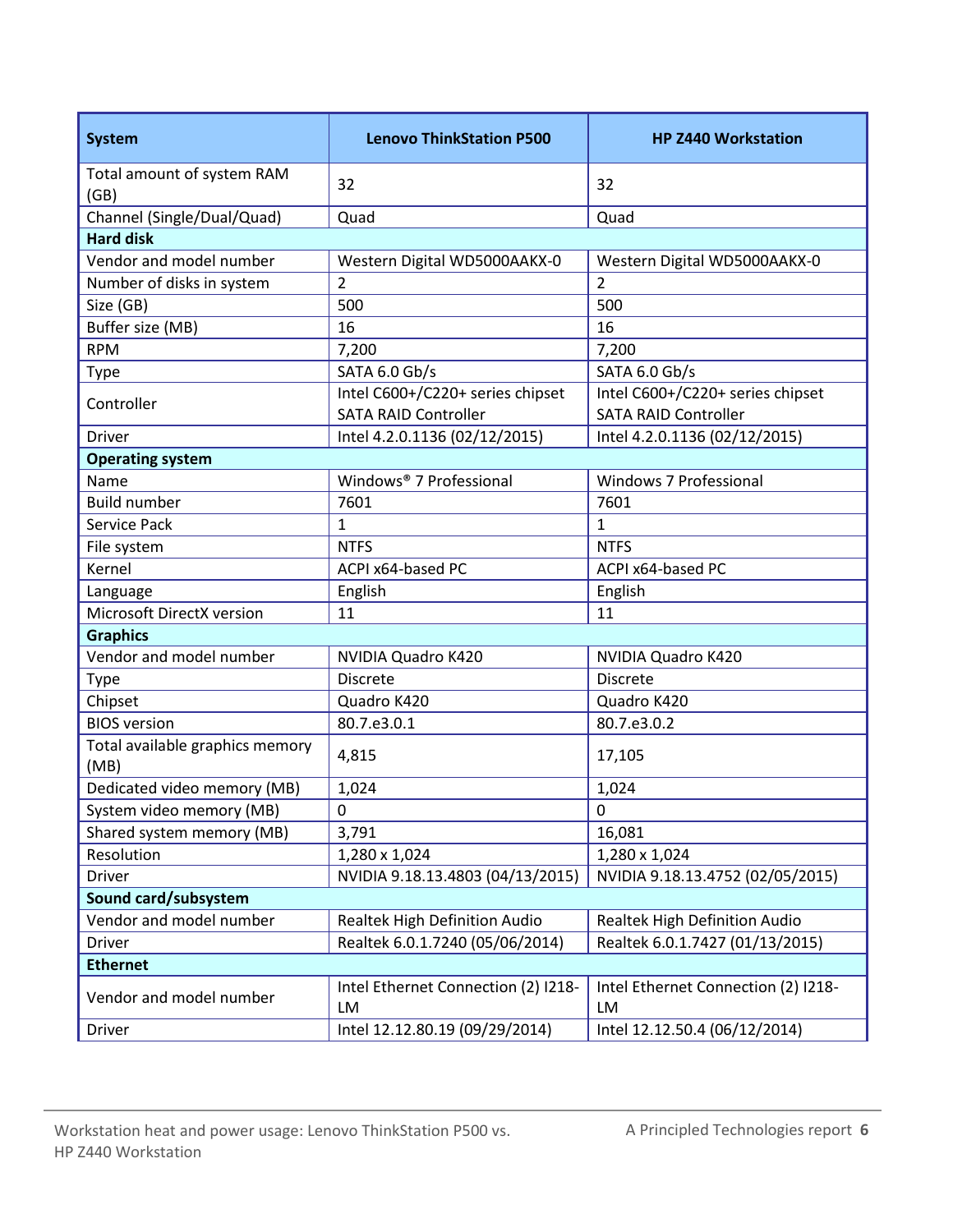| <b>System</b>           | <b>Lenovo ThinkStation P500</b> | <b>HP Z440 Workstation</b> |  |  |  |
|-------------------------|---------------------------------|----------------------------|--|--|--|
| <b>Optical drive(s)</b> |                                 |                            |  |  |  |
| Vendor and model number | LG GHCON                        | <b>HP GUBON</b>            |  |  |  |
| <b>Type</b>             | DVD-RW                          | DVD-RW                     |  |  |  |
| <b>USB ports</b>        |                                 |                            |  |  |  |
| Number                  | 12                              | 10                         |  |  |  |
| Type                    | 8 x USB 3.0, 4 x USB 2.0        | 8 x USB 3.0, 2 x USB 2.0   |  |  |  |
| Other                   | Media Card Reader               | Media Card Reader          |  |  |  |
| <b>Monitor</b>          |                                 |                            |  |  |  |
| Model                   | ViewSonic VG730m                | ViewSonic VG730m           |  |  |  |
| LCD type                | SXGA LCD                        | SXGA LCD                   |  |  |  |
| Screen size             | 17''                            | 17''                       |  |  |  |
| Refresh rate            | 60 Hz                           | 60 Hz                      |  |  |  |
| Maximum resolution      | 1,280 x 1,024                   | 1,280 x 1,024              |  |  |  |

**Figure 4: Detailed configuration information for the test systems.**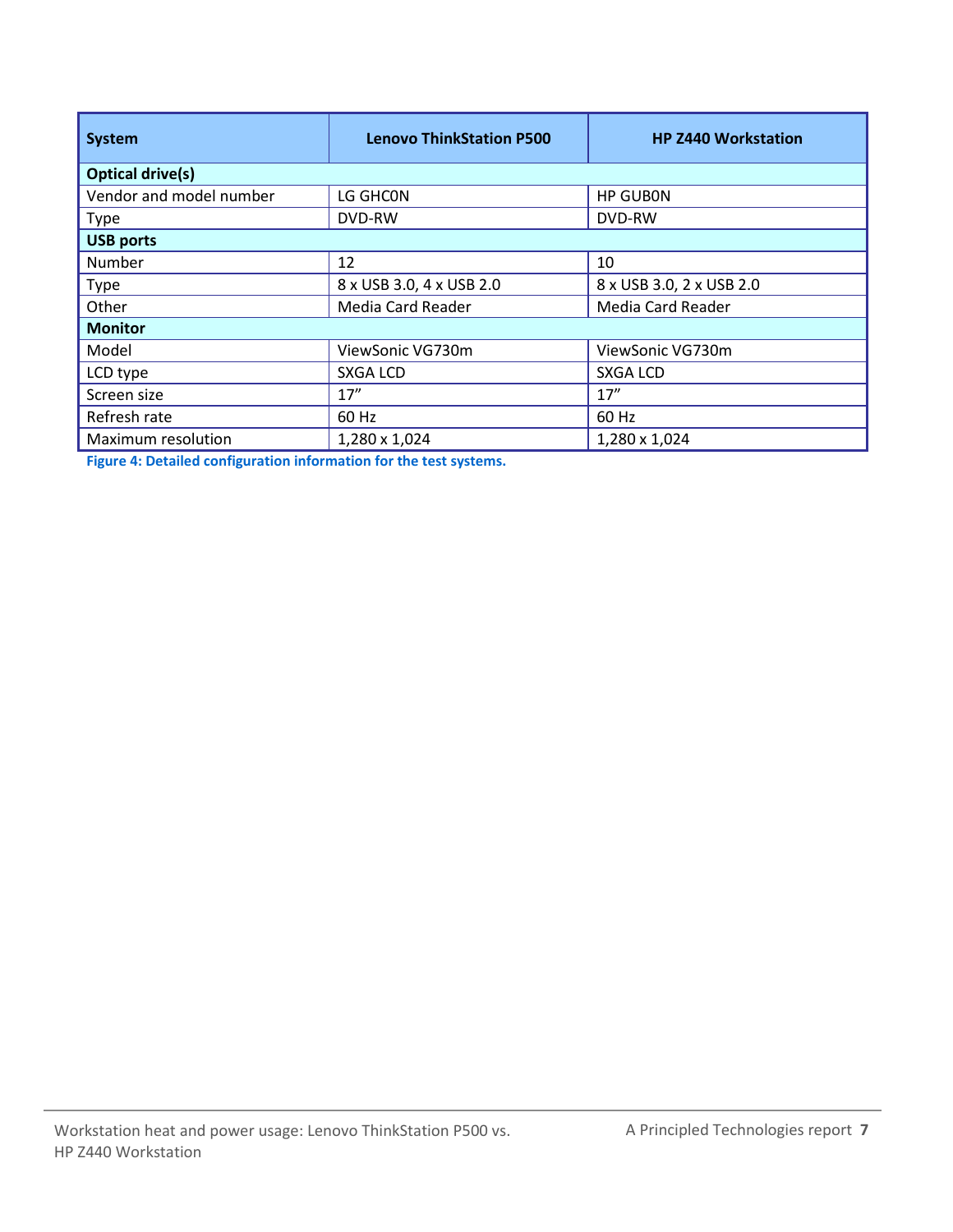# <span id="page-7-0"></span>**APPENDIX B: DETAILED TEST METHODOLOGY**

#### **Measuring surface temperature**

#### **Test requirements**

- Fluke® 2680A Data Acquisition System
- PassMark® BurnInTest™ Professional
- LINPACK benchmark

#### **Measuring system temperature and power while idle**

#### *Setting up the test*

- 1. Set the power plan to the manufacturer's default setting. Set the display brightness to 100 percent: a. Click Start.
	- b. In the Start menu's quick search field, type Power Options
	- c. Move the Screen brightness slider all the way to the right.
- 2. Set the remaining power plan settings as follows:
	- Dim the display: Never
	- Turn off the display: Never
	- Put the computer to sleep: Never
- 3. Disable the screen saver.
- 4. Place the workstation, mouse, keyboard, and display in a windowless, climate-controlled room.
- 5. Attach a Type T thermocouple to the exterior of the workstation at the following locations:
	- Front (Centered in front of Intake fan if there is one, otherwise centered of case)
	- Rear Exhaust fan (Centered)
	- PSU Exhaust fan (Centered)
	- Top (Centered)
	- Side closest to the motherboard (Centered)
	- Side opposite to the motherboard (Centered)
- 6. Configure the Fluke 2680A Data Acquisition System to take measurements from the temperature probes and one ambient temperature probe using the Fluke DAQ software:
	- a. Connect the Type T thermocouples to channels in the Fluke Fast Analog Input module (FAI).
	- b. In the Fluke DAQ software, click each surface temperature channel, select Thermocouple from the list of Functions, and choose T from the list of ranges.
	- c. Label each channel with the location associated with each thermocouple.
	- d. In the Fluke DAQ software, click the ambient temperature channel, select Thermocouple from the list of Functions, and choose T from the list of ranges.
	- e. Label this channel Ambient.
- 7. While running each test, use a Fluke 2680A Data Acquisition System to monitor ambient temperature and temperature at each interior and exterior point.
- 8. Connect the power cord from the workstation to the Extech Instruments 380803 Power Analyzer's DC output load power outlet.
- 9. Plug the power cord from the Power Analyzer's DC input voltage connection into a power outlet.
- 10. Connect a separate host computer to the Power Analyzer using an RS-232 cable. This computer will monitor and collect the power measurement data.
- 11. Turn on the Extech Power Analyzer by pressing the green On/Off button.
- 12. Turn on the host computer.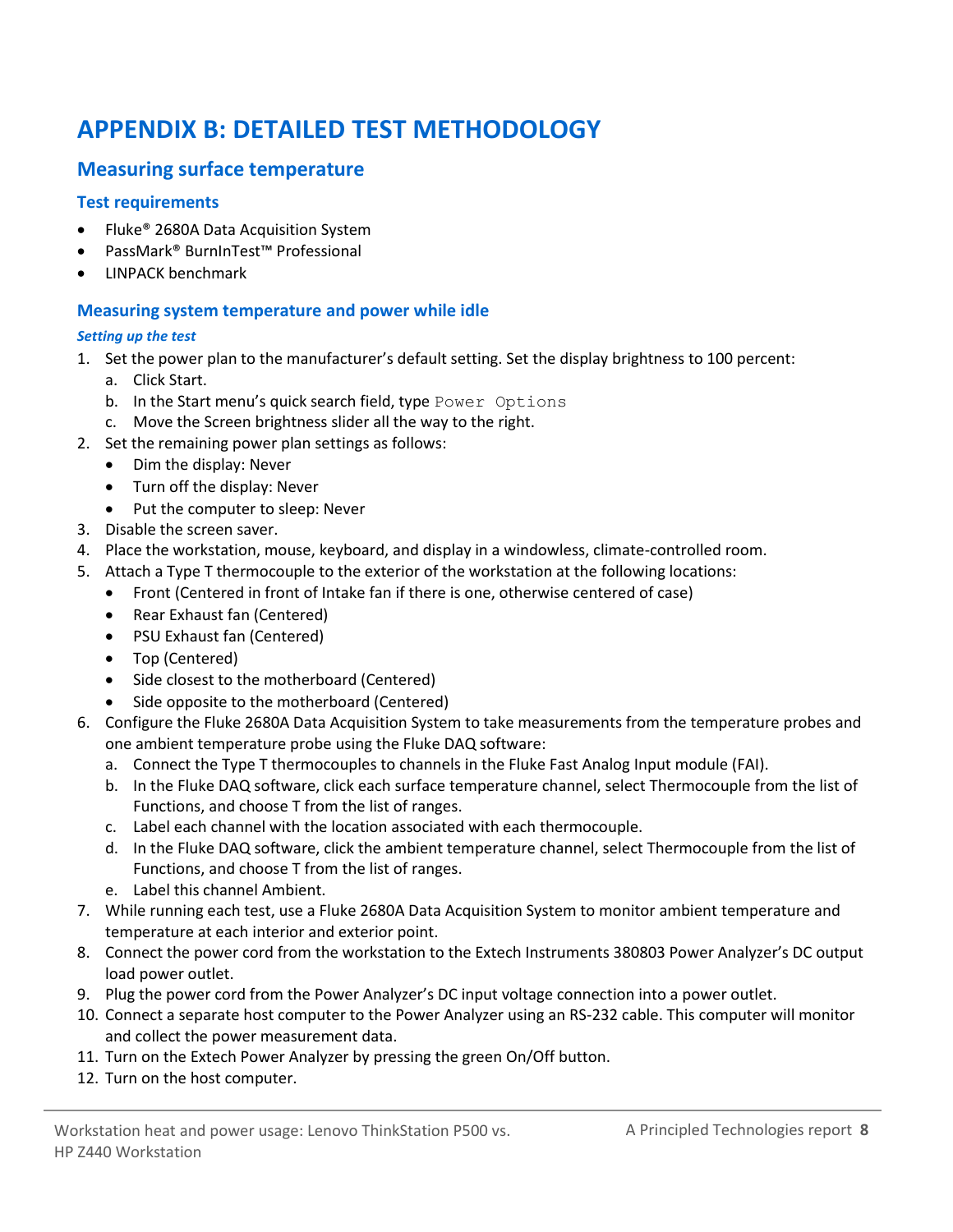- 13. Insert the Extech software installation CD into the host computer, and install the software.
- 14. Once installed, launch the Extech Power Analyzer software, and configure the correct COM port.

#### *Running the test*

- 1. Open Task Manager.
- 2. Bring up an elevated command prompt:
	- Select Windows Start orb.
	- Type cmd and press Control-Shift-Enter.
- 3. Type Cmd.exe /c start /wait Rundll32.exe advapi32.dll, ProcessIdleTasks
- 4. Do not interact with the system until the command completes.
- 5. Watch Task Manager and wait for disk activity to end before running the test.
- 6. Start the Fluke 2680A data logger using the Fluke DAQ software, and begin recording power with the Extech Power Analyzer.
- 7. Allow the workstation to sit idle for 1 hour.
- 8. After 1 hour, stop the Fluke 2680A data logger using the Fluke DAQ software, and stop the Power Analyzer data logger.
- 9. Export the thermal measurements to a CSV file. The Power Analyzer creates a CSV file as it collects that data.
- 10. Use the thermal measurement CSV file to find and report the average temperature measured at each location during the test.
- 11. Use the Power Analyzer CSV to calculate the average power draw in watts during the test.
- 12. Power the workstation off for 1 hour, and allow it to return to room temperature.
- 13. Repeat steps 1 through 9 two more times.

#### **Measuring system temperature and power while under load**

#### *Setting up the test*

- 1. Download PassMark BurnInTest Professional 7.0 from [www.passmark.com/products/bit.htm.](http://www.passmark.com/products/bit.htm)
- 2. Double-click bitpro x64.exe to run setup.
- 3. At the Welcome screen, click Next.
- 4. Accept the license agreement, and click Next.
- 5. At the Choose Install Location screen, accept the default location of C:\Program Files\BurnInTest, and click Next.
- 6. At the Select Start Menu Folder screen, click Next.
- 7. At the Ready to Install screen, click Install.
- 8. At the Completing the BurnInTest Setup Wizard screen, deselect View Readme.txt, and click Finish to launch BurnInTest.
- 9. At the Purchasing information screen, copy and paste the Username and key, and click Continue.
- 10. At the Key accepted screen, click OK.
- 11. Select Test selection and duty cycles from the Configuration menu item.
- 12. Set Auto Stop to 120 minutes.
- 13. Select CPU, 2D Graphics, 3D Graphics, RAM, and Disk(s), and deselect all other subsystems.
- 14. Set load to 100 for each of the above selected subsystems, and click OK.
- 15. Select Test Preferences from the Configuration menu item and set or verify the following by clicking on each tab:
	- Disk: select C: drive
	- Logging: select Turn automatic logging on
	- 2D Graphics: select All available Video Memory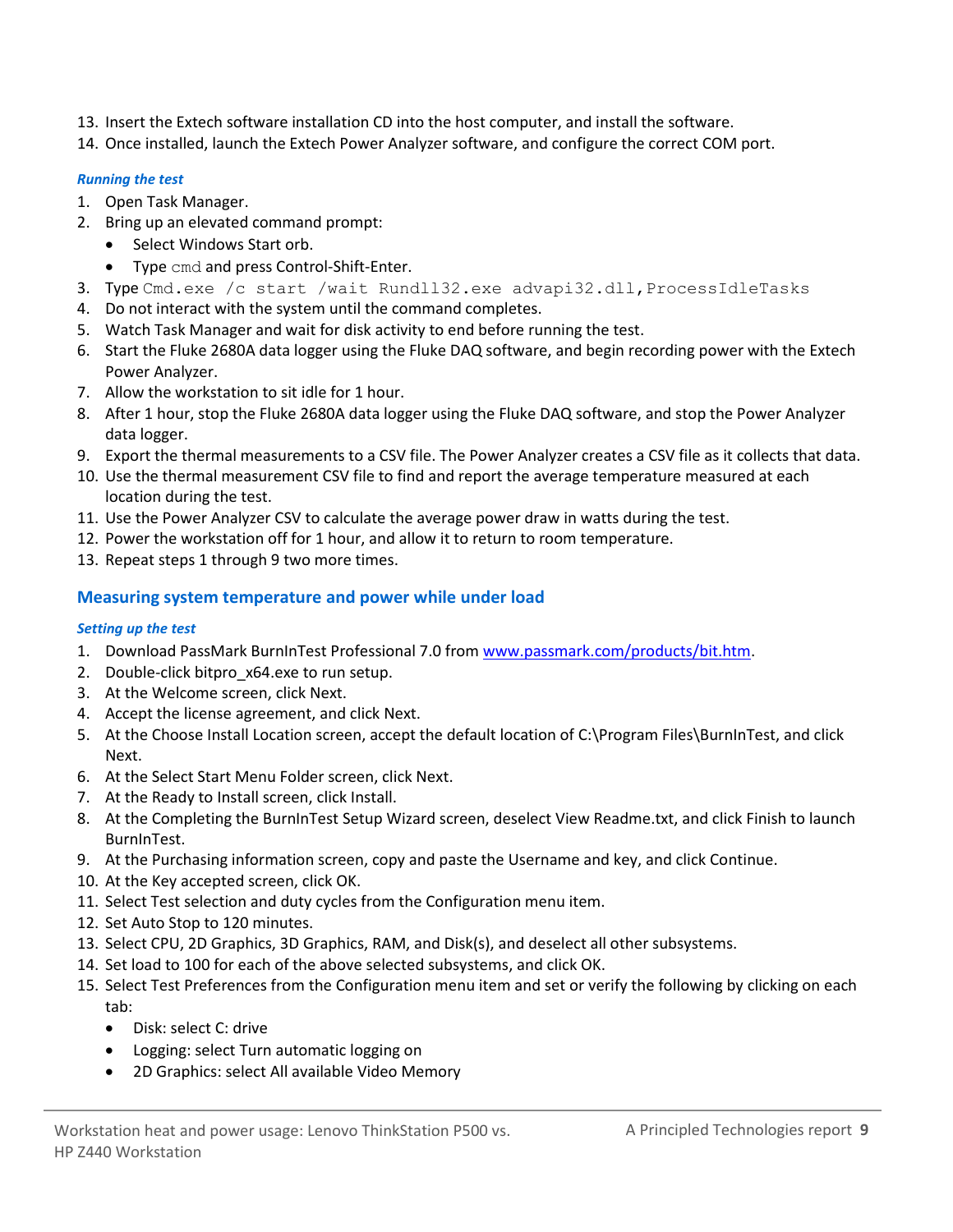- 3D Graphics: use defaults
- CPU: use defaults
- 16. Unpack the LINPACK benchmark and adjust the number of instances, problem size, and leading dimension size so that the CPU is at 100% utilization, and the memory is as close to 100% utilization as possible. For example, for a system that has 8 threads:
	- a. Open the Instance1 directory.
	- b. Edit the runme xeon64 batch file.
	- c. Set the OMP\_NUM\_THREADS= 8 (this number depends on how many threads the system has)
	- d. Delete the two echo lines, and save the batch file.
	- e. Repeat steps a-e for each LINPACK Instance that needs to be run. (This is done by trial and error on each system until CPU and RAM utilization is as close to 100% as possible.)
	- f. Once it is determined how many instances are needed, you are ready to start the test.

#### *Running the test*

- 1. Boot the system and launch PassMark BurnInTest by double-clicking the desktop icon.
- 2. Open Task Manager.
- 3. Bring up an elevated command prompt:
	- a. Select Windows Start orb.
	- b. Type cmd and press Control-Shift-Enter.
- 4. Type Cmd.exe /c start /wait Rundll32.exe advapi32.dll, ProcessIdleTasks Do not interact with the system until the command completes.
- 5. Watch Task Manager and wait for disk activity to end before running the test.
- 6. Click Start Selected Tests in the BurnInTest V7.0 Pro screen, and double-click the LINPACK benchmark batch file.
- 7. Once RAM levels have reached the desired level, close to 100%, start the Fluke 2680A data logger using the Fluke DAQ software, and begin recording power with the Extech Power Analyzer.
- 8. After 1 hour, stop the Fluke 2680A data logger using the Fluke DAQ software, and the Power Analyzer data logger.
- 9. Export the thermal measurements to a CSV file. The Power Analyzer creates a CSV file as it collects that data.
- 10. Use the thermal measurement CSV file to find and report the highest temperature measured at each location during the test.
- 11. Use the Power Analyzer CSV to calculate the average power draw in watts during the test.
- 12. Power the workstation off for 1 hour, and allow it to return to room temperature.
- 13. Repeat the steps 1 through 12 two more times.

#### **Measuring power consumption**

To record each workstation's power consumption during each test, we used an Extech Instruments [\(www.extech.com\)](http://www.extech.com/) 380803 Power Analyzer/Datalogger. We connected the power cord from the server under test to the Power Analyzer's output load power outlet. We then plugged the power cord from the Power Analyzer's input voltage connection into a power outlet.

We used the Power Analyzer's Data Acquisition Software (version 2.11) to capture all recordings. We installed the software on a separate Intel processor-based PC, which we connected to the Power Analyzer via an RS-232 cable. We captured power consumption at one-second intervals. We then recorded the power usage (in watts) for each system during the testing at one-second intervals. To compute the average power usage, we averaged the power usage during the time the system was producing its peak performance results.